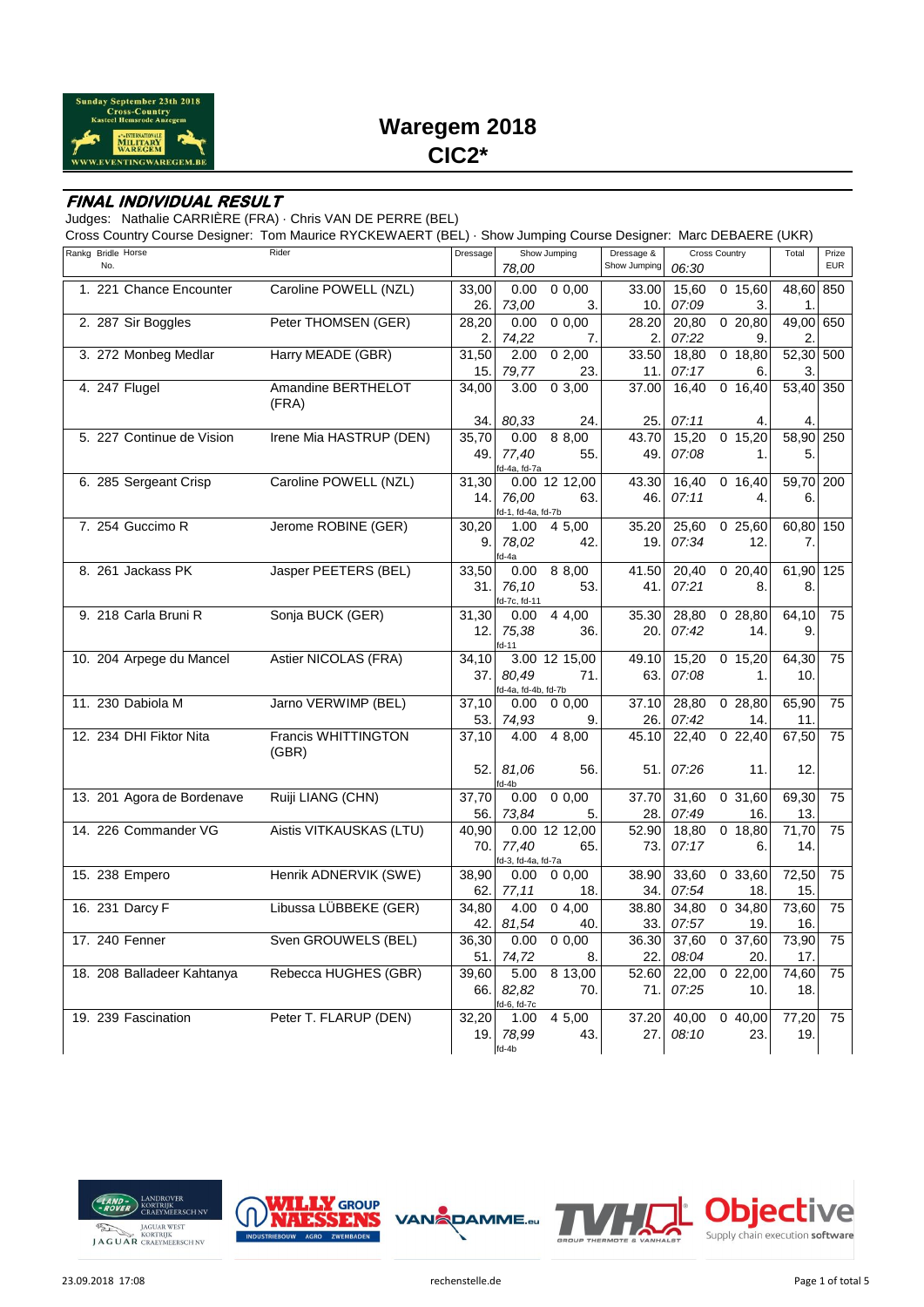

# **Waregem 2018 CIC2\***

### **FINAL INDIVIDUAL RESULT**

Judges: Nathalie CARRIÈRE (FRA) · Chris VAN DE PERRE (BEL)

Cross Country Course Designer: Tom Maurice RYCKEWAERT (BEL) · Show Jumping Course Designer: Marc DEBAERE (UKR)

| Rankg Bridle Horse |                               | Rider                                              | Dressage |                            | Show Jumping  | Dressage &<br><b>Cross Country</b> |                 |                                           | Total  | Prize      |
|--------------------|-------------------------------|----------------------------------------------------|----------|----------------------------|---------------|------------------------------------|-----------------|-------------------------------------------|--------|------------|
| No.                |                               |                                                    |          | 78.00                      |               | Show Jumping                       | 06:30           |                                           |        | <b>EUR</b> |
|                    | 20. 206 Atila des Negres      | Jelle CEULEERS (BEL)                               | 41,80    | 0.00                       | 4,00          | 45.80                              | 32,80           | 0, 32, 80                                 | 78,60  | 75         |
|                    |                               |                                                    | 73.      | 71,25                      | 26.           | 56.                                | 07:52           | 17.                                       | 20.    |            |
|                    |                               |                                                    |          | fd-11                      |               |                                    |                 |                                           |        |            |
| 21. 216 Boy        |                               | Wouter DE CLEENE (BEL)                             | 34,50    | 0.00                       | 0,0,00        | 34.50                              |                 | 24,80 20 44,80                            | 79,30  | 75         |
|                    |                               |                                                    | 41.      | 77,20                      | 19.           | 18.                                | 07:32           | 25.                                       | 21.    |            |
|                    |                               |                                                    |          |                            |               |                                    | IR(19b)         |                                           |        |            |
|                    | 22. 219 Catoo                 | Bart SONCK (BEL)                                   | 43,20    | 4.00                       | 8 12,00       | 55.20                              | 28,00           | 028,00                                    | 83,20  |            |
|                    |                               |                                                    | 77.      | 81,71                      | 67.           | 75.                                | 07:40           | 13.                                       | 22.    |            |
|                    |                               |                                                    |          | fd-4b, fd-6                |               |                                    |                 |                                           |        |            |
|                    | 23. 265 Lakeshore             | Amy DRUMMOND (GBR)                                 | 39,40    | 2.00                       | 4 6,00        | 45.40                              | 42,80           | 042,80                                    | 88,20  |            |
|                    |                               |                                                    | 63.1     | 79,24                      | 44.           | 53.                                | 08:17           | 24.                                       | 23.    |            |
|                    | 24. 220 Catoo Z               | Anne Sofie COEVOET (BEL)                           | 39,60    | fd-11<br>7.00              | 4 11,00       | 50.60                              | 38.00           | $\overline{0}$ 38,00                      | 88.60  |            |
|                    |                               |                                                    |          |                            |               |                                    |                 |                                           |        |            |
|                    |                               |                                                    | 65.I     | 84,03                      | 60.           | 65.                                | 08:05           | 21.                                       | 24.    |            |
|                    |                               |                                                    |          | fd-7c                      |               |                                    |                 |                                           |        |            |
|                    | 25. 236 Dwight de St Roch     | Julien WERGIFOSSE (BEL)                            | 43,50    | 0.00                       | 8 8,00        | $\overline{5}1.50$                 | 38,40           | 0, 38, 40                                 | 89,90  |            |
|                    |                               |                                                    | 79.      | 77,00                      | 54.           | 68.                                | 08:06           | 22.                                       | 25.    |            |
|                    |                               |                                                    |          | fd-4a, fd-7c               |               |                                    |                 |                                           |        |            |
|                    | 26. 228 Crackerjack           | Ruiji LIANG (CHN)                                  | 38,80    | 0.00                       | 0.00          | 38.80                              |                 | 36,80 20 56,80                            | 95,60  |            |
|                    |                               |                                                    | 61.1     | 74,19                      | 6.            | 32.                                | 08:02           | 26.                                       | 26.    |            |
|                    |                               |                                                    |          |                            |               |                                    | IR(13c)         |                                           |        |            |
|                    | 27. 248 For Kati              | Isabel ENGLISH (AUS)                               | 34,50    | 7.00                       | 4 11,00       | 45.50                              |                 | 37,60 20 57,60                            | 103,10 |            |
|                    |                               |                                                    | 40.      | 84,50                      | 61.           | 54.                                | 08:04           | 27.                                       | 27.    |            |
|                    | 28. 213 Blanmoussi Dela Salle | Pierre GILLARD (BEL)                               | 35,60    | 1r-3                       | 5.00 12 17,00 | 52.60                              | R(8)            | 34,00 40 74,00                            | 126,60 |            |
|                    |                               |                                                    |          |                            |               |                                    |                 |                                           |        |            |
|                    | (BE)                          |                                                    |          |                            |               | 72.                                | 07:55           |                                           |        |            |
|                    |                               |                                                    | 48. I    | 82,66<br>1r-2, fd-6, fd-11 | 74.           |                                    | IR(9), 1R(19a)  | 28.                                       | 28.    |            |
|                    | 29. 207 Aventijn S            | Kari-Ann VERHAEGEN (BEL)                           | 42,70    | 0.00                       | 4 4,00        | 46.70                              |                 | 42,00 40 82,00                            | 128,70 |            |
|                    |                               |                                                    |          |                            |               |                                    |                 |                                           |        |            |
|                    |                               |                                                    | 76.      | 75, 15                     | 35.           | 58.                                | 08:15           | 29.                                       | 29.    |            |
|                    |                               |                                                    |          | id-4b                      |               |                                    | 1R(4b), 1R(15c) |                                           |        |            |
|                    | 255 Hermes van het            | Lore POELMANS (BEL)                                | 42,10    | 4.00                       | 4 8,00        |                                    |                 | 50.10 retired cross country test          |        |            |
|                    | Strateneinde                  |                                                    |          |                            |               |                                    |                 |                                           |        |            |
|                    |                               |                                                    | 74.I     | 81,88                      | 58.           |                                    | 64. RT(7a)      |                                           |        |            |
|                    |                               |                                                    |          | fd-4b                      |               |                                    |                 |                                           |        |            |
|                    | 271 MC B Vulcano              | Clara DAVOINE (BEL)                                | 38,00    | 0.00                       | 4 4,00        |                                    |                 | 42.00 eliminated cross country test       |        |            |
|                    |                               |                                                    | 58.      | 74,02                      | 28.           |                                    | 43. EL(3)       |                                           |        |            |
|                    |                               |                                                    |          | fd-11                      |               |                                    |                 |                                           |        |            |
|                    | 224 Cocaine de la Baille      | Virginie CAULIER (BEL)                             | 34,20    | 4.00                       | 04,00         |                                    |                 | 38.20 eliminated cross country test       |        |            |
|                    | Rouge                         |                                                    |          |                            |               |                                    |                 |                                           |        |            |
|                    |                               |                                                    | 38.      | 81,51                      | 39.           |                                    | 30. FR(13b)     |                                           |        |            |
|                    | 276 Nyala d'Arville           | Lara DE LIEDEKERKE-MEIER 31,20                     |          | 0.00                       | 0.00          |                                    |                 | 31.20 withdrawn before cross country test |        |            |
|                    |                               | (BEL)                                              |          |                            |               |                                    |                 |                                           |        |            |
|                    |                               |                                                    | 11.      | 71,92                      | 1.            | 8.                                 |                 |                                           |        |            |
|                    | 280 Rinwood Cooley            | Emily BALDWIN (GBR)                                | 33,90    | 0.00                       | 0,0,00        |                                    |                 | 33.90 withdrawn before cross country test |        |            |
|                    |                               |                                                    | 33.      | 72,00                      | 2.            | 13.                                |                 |                                           |        |            |
|                    |                               | 249 Freya des Concessions Lara DE LIEDEKERKE-MEIER | 33,70    | 0.00                       | 0,0,00        |                                    |                 | 33.70 withdrawn before cross country test |        |            |
|                    |                               | (BEL)                                              |          |                            |               |                                    |                 |                                           |        |            |
|                    |                               |                                                    | 32.      | 75,03                      | 10.           | 12.                                |                 |                                           |        |            |





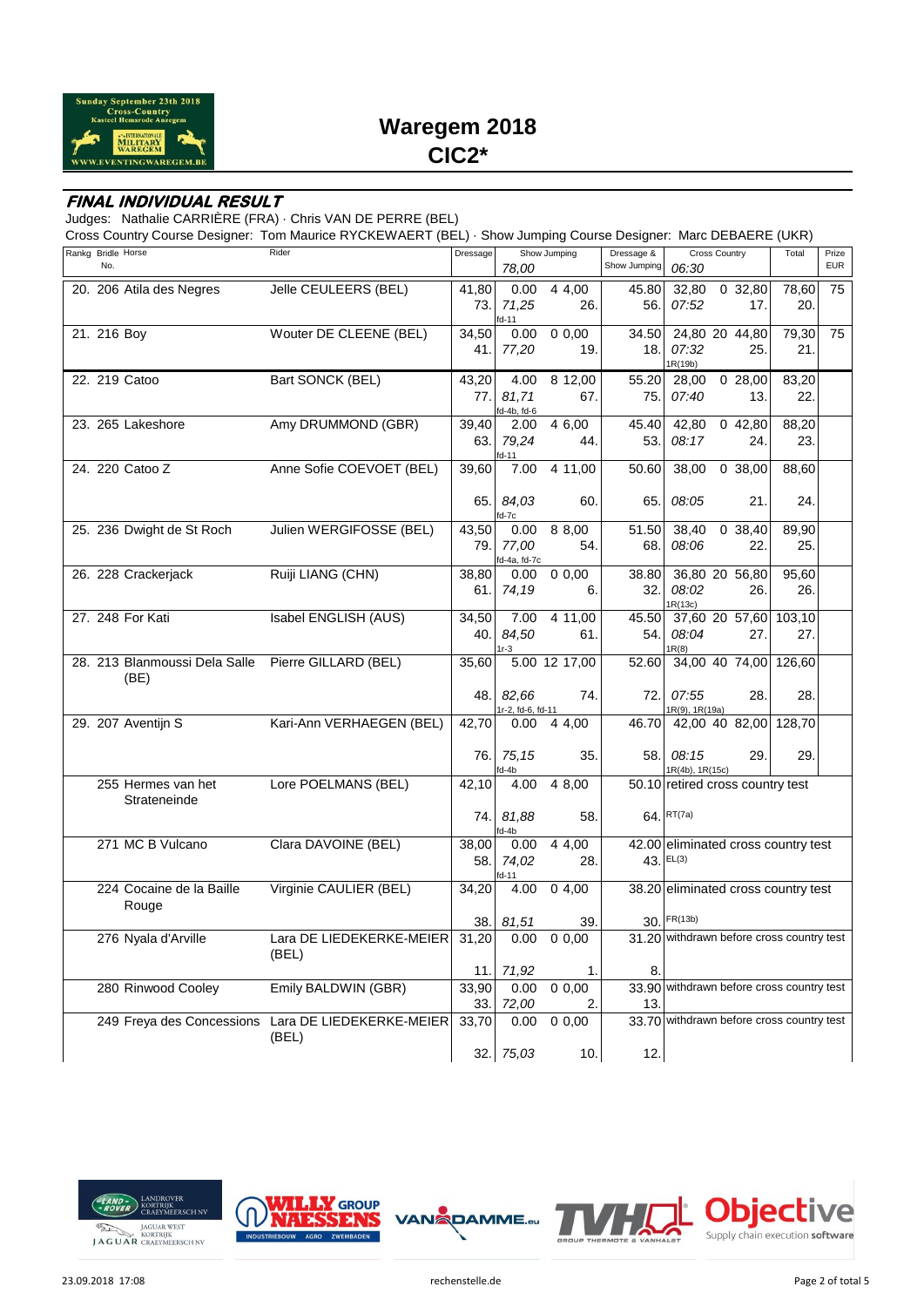

# **Waregem 2018 CIC2\***

#### **FINAL INDIVIDUAL RESULT**

Judges: Nathalie CARRIÈRE (FRA) · Chris VAN DE PERRE (BEL)

Cross Country Course Designer: Tom Maurice RYCKEWAERT (BEL) · Show Jumping Course Designer: Marc DEBAERE (UKR)

| Rankg Bridle Horse                             | Rider                    | Dressage |                    | Show Jumping  | Dressage &      | <b>Cross Country</b>                      | Total | Prize      |
|------------------------------------------------|--------------------------|----------|--------------------|---------------|-----------------|-------------------------------------------|-------|------------|
| No.                                            |                          |          | 78,00              |               | Show Jumping    | 06:30                                     |       | <b>EUR</b> |
| 211 BHF Tuxedo                                 | Steve VAN WINKEL (BEL)   | 34,40    | 0.00               | 0,0,00        |                 | 34.40 withdrawn before cross country test |       |            |
|                                                |                          | 39.      | 75,10              | 11.           | 17 <sub>1</sub> |                                           |       |            |
| 253 Gravin van Cantos                          | Maarten BOON (BEL)       |          | 0.00               | 0,0,00        |                 | 28.80 withdrawn before cross country test |       |            |
|                                                |                          | 28,80    |                    |               |                 |                                           |       |            |
|                                                |                          | 3.       | 75,80              | 12.           | З.              |                                           |       |            |
| 222 Choclat                                    | Michael JUNG (GER)       | 30,10    | 0.00               | 0,0,00        |                 | 30.10 withdrawn before cross country test |       |            |
|                                                |                          | 7.       | 75,95              | 13.           | 6.              |                                           |       |            |
| 283 Royal Sun 7                                | Kai-Steffen MEIER (GER)  | 30,70    | 0.00               | 0,0,00        |                 | 30.70 withdrawn before cross country test |       |            |
|                                                |                          | 10.      | 76,11              | 16.           | 7.              |                                           |       |            |
| 268 Casino 80                                  | Peter THOMSEN (GER)      | 33,10    | 1.00               | 0 1,00        |                 | 34.10 withdrawn before cross country test |       |            |
|                                                |                          | 27.      | 78,01              | 20.           | 15.             |                                           |       |            |
| 245 Fire Fly                                   | Tom JACKSON (GBR)        | 33,30    | 1.00               | 0, 1, 00      |                 | 34.30 withdrawn before cross country test |       |            |
|                                                |                          | 30.      | 78,68              | 22.           | 16.             |                                           |       |            |
| 259 Isaac de la Quairelle                      | Karl JACQUES (BEL)       | 44,40    | 0.00               | 4 4,00        |                 | 48.40 withdrawn before cross country test |       |            |
|                                                |                          |          |                    |               |                 |                                           |       |            |
|                                                |                          | 80.      | 67,39<br>fd-8      | 25.           | 60.             |                                           |       |            |
| 215 Boris van de Kapel                         | Anne-Laure CALICIS (BEL) | 35,40    | 0.00               | 4 4,00        |                 | 39.40 withdrawn before cross country test |       |            |
|                                                |                          | 45.      |                    |               | 37.             |                                           |       |            |
|                                                |                          |          | 74,22<br>d-11      | 29.           |                 |                                           |       |            |
| 277 QC Chica Leena                             | Lara DE LIEDEKERKE-MEIER | 31,90    | 0.00               | 4 4,00        |                 | 35.90 withdrawn before cross country test |       |            |
|                                                | (BEL)                    |          |                    |               |                 |                                           |       |            |
|                                                |                          |          |                    |               |                 |                                           |       |            |
|                                                |                          | 16.      | 74,39              | 30.           | 21.             |                                           |       |            |
| 217 Bright Spark                               | Emily BALDWIN (GBR)      | 39,40    | id-10<br>0.00      | 4 4,00        |                 | 43.40 withdrawn before cross country test |       |            |
|                                                |                          |          |                    |               |                 |                                           |       |            |
|                                                |                          | 64.      | 75,00              | 32.           | 47.             |                                           |       |            |
| 256 Highlighter                                | Pietro GRANDIS (ITA)     | 37,90    | id-11<br>0.00      | 4 4,00        |                 | 41.90 withdrawn before cross country test |       |            |
|                                                |                          |          | 76,88              | 37.           | 42.             |                                           |       |            |
|                                                |                          | 57.      | id-7a              |               |                 |                                           |       |            |
| 214 Bohannan                                   | Wouter DE CLEENE (BEL)   | 32,40    | 0.00               | 4 4,00        |                 | 36.40 withdrawn before cross country test |       |            |
|                                                |                          | 22.      | 77,97              | 38.           | 23.             |                                           |       |            |
|                                                |                          |          | fd-7a              |               |                 |                                           |       |            |
| 250 Google van Alsingen                        | Senne VERVAECKE (BEL)    | 32,30    | 6.00               | 0,6,00        |                 | 38.30 withdrawn before cross country test |       |            |
|                                                |                          | 21.      | 84,00              | 46.           | 31.             |                                           |       |            |
|                                                |                          |          |                    |               |                 | 43.30 withdrawn before cross country test |       |            |
| 243 Figaro des Concessions Julia SCHMITZ (BEL) |                          | 36,30    | 3.00               | 4 7,00        |                 |                                           |       |            |
|                                                |                          |          |                    |               |                 |                                           |       |            |
|                                                |                          | 50.      | 80,27              | 47.           | 45.             |                                           |       |            |
| 244 Fine Mouche DB                             |                          |          | fd-4a              |               |                 |                                           |       |            |
|                                                | Valentine STEEMAN (BEL)  | 29,90    | 3.00               | 4 7,00        |                 | 36.90 withdrawn before cross country test |       |            |
|                                                |                          | 6.       | 80,91              | 48.           | 24.             |                                           |       |            |
|                                                |                          |          | fd-11              |               |                 |                                           |       |            |
| 266 Larmande van de                            | Dorien DE SWAEF (BEL)    | 40,70    | 4.00               | 4 8,00        |                 | 48.70 withdrawn before cross country test |       |            |
| Zilverberk                                     |                          |          |                    |               |                 |                                           |       |            |
|                                                |                          |          | 68. 81.69          | 57.           | 61.             |                                           |       |            |
|                                                |                          |          | fd-4a              |               |                 |                                           |       |            |
| 274 Mr Jeremy                                  | Nina KOK (NED)           | 41,20    | 2.00               | 8 10,00       |                 | 51.20 withdrawn before cross country test |       |            |
|                                                |                          | 72.      | 79,91              | 59.           | 66.             |                                           |       |            |
|                                                |                          |          | $fd-1, fd-6$       |               |                 |                                           |       |            |
| 252 Granulin 2                                 | Jan MATTHIAS (GER)       | 30, 10   |                    | 0.00 12 12,00 |                 | 42.10 withdrawn before cross country test |       |            |
|                                                |                          | 8.       | 74,83              | 62.           | 44.             |                                           |       |            |
|                                                |                          |          | fd-4a, fd-6, fd-11 |               |                 |                                           |       |            |
| 246 First Class GS                             | Julia SCHMITZ (BEL)      | 33,20    |                    | 0.00 12 12,00 |                 | 45.20 withdrawn before cross country test |       |            |
|                                                |                          | 28.I     | 76,89              | 64.           | 52.             |                                           |       |            |
|                                                |                          |          | fd-4a, fd-5, fd-7c |               |                 |                                           |       |            |







VAN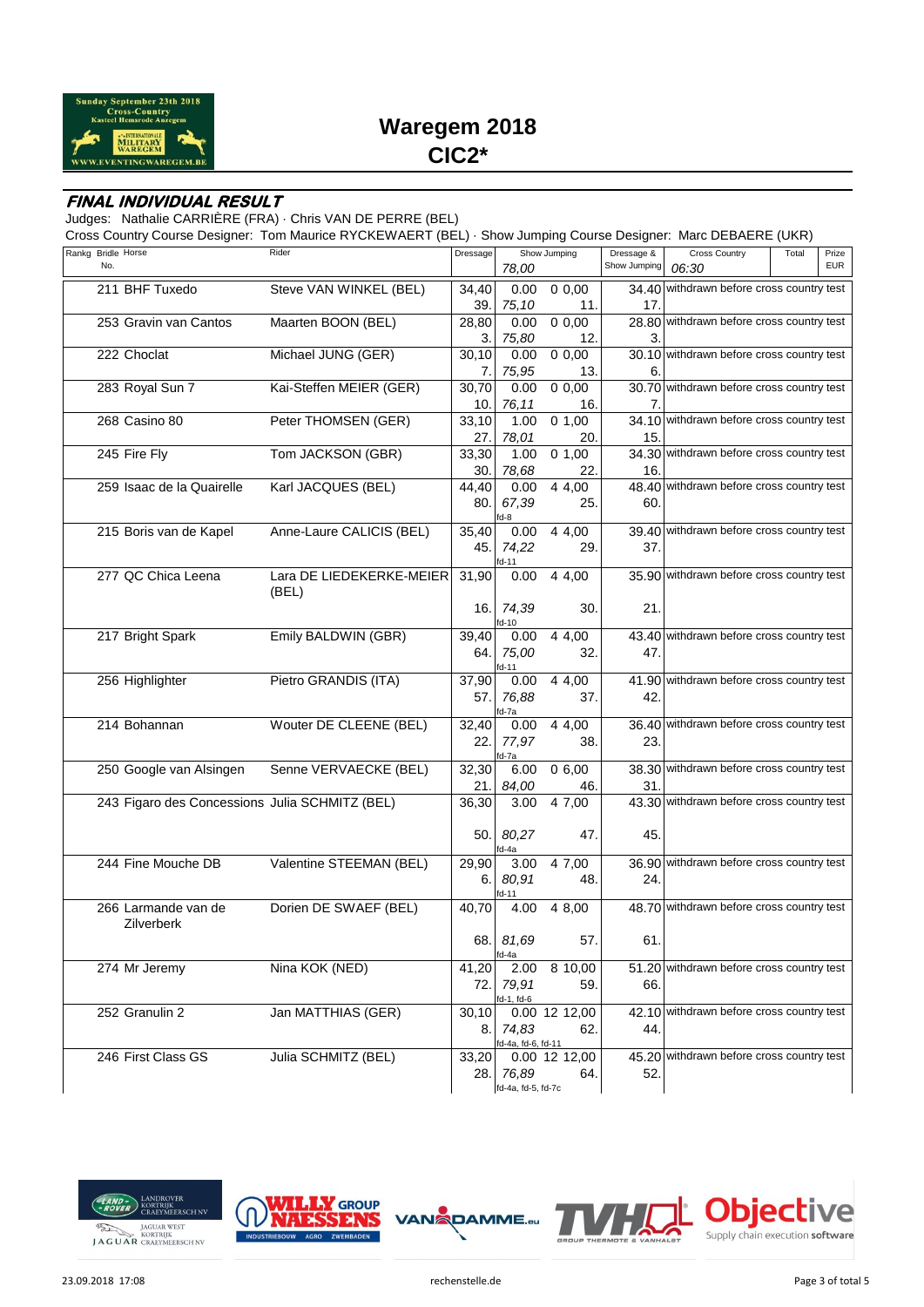

### **FINAL INDIVIDUAL RESULT**

Judges: Nathalie CARRIÈRE (FRA) · Chris VAN DE PERRE (BEL)

Cross Country Course Designer: Tom Maurice RYCKEWAERT (BEL) · Show Jumping Course Designer: Marc DEBAERE (UKR)

| Rankg Bridle Horse     | Rider                     | Dressage |                            | Show Jumping        | Dressage &   | <b>Cross Country</b>                      | Total | Prize      |
|------------------------|---------------------------|----------|----------------------------|---------------------|--------------|-------------------------------------------|-------|------------|
| No.                    |                           |          | 78,00                      |                     | Show Jumping | 06:30                                     |       | <b>EUR</b> |
| 242 Fidjy des Melezes  | Roland QUOIDBACH (BEL)    | 38,20    |                            | 1.00 12 13,00       |              | 51.20 withdrawn before cross country test |       |            |
|                        |                           | 60.      |                            | 68.                 |              |                                           |       |            |
|                        |                           |          | 78,71<br>fd-2, fd-5, fd-7c |                     | 67.          |                                           |       |            |
| 279 Regain des Ouches  | Camille PIAT (FRA)        | 41,00    |                            | 0.00 16 16,00       |              | 57.00 withdrawn before cross country test |       |            |
|                        |                           | 71.1     | 76,67                      | 73.                 | 76.          |                                           |       |            |
|                        |                           |          | fd-2, fd-3, fd-4a, fd-11   |                     |              |                                           |       |            |
| 281 Ronaldo            | Josephine SCHNAUFER       | 32,00    | 13.00                      | 4 17,00             |              | 49.00 withdrawn before cross country test |       |            |
|                        | (GER)                     |          |                            |                     |              |                                           |       |            |
|                        |                           |          |                            |                     |              |                                           |       |            |
|                        |                           | 18.      | 91,00<br>$1r-9$            | 75.                 | 62.          |                                           |       |            |
| 205 Asha P             | Ingrid KLIMKE (GER)       | 27,10    | 0.00                       | 0,0,00              |              | 27.10 withdrawn before cross country test |       |            |
|                        |                           | 1.       | 73,24                      | 4.                  | 1.           |                                           |       |            |
|                        |                           |          |                            |                     |              | 29.40 withdrawn before cross country test |       |            |
| 235 Donnerstag 20      | Emma BRÜSSAU (GER)        | 29,40    | 0.00                       | 0,0,00              |              |                                           |       |            |
|                        |                           | 4.       | 76,00                      | 14.                 |              |                                           |       |            |
| 289 Vally K            | Nadine MARZAHL (GER)      | 32,20    | 0.00                       | 0,0,00              |              | 32.20 withdrawn before cross country test |       |            |
|                        |                           | 20.      | 76,00                      | 14.                 |              |                                           |       |            |
| 232 Dark Desire GS     | Emma BRÜSSAU (GER)        | 29,40    | 0.00                       | 0,0,00              |              | 29.40 withdrawn before cross country test |       |            |
|                        |                           | 5.       | 77,00                      | 17.                 | 5.           |                                           |       |            |
| 203 Amika 17           | Friederike PARADIES (GER) | 32,90    | 1.00                       | $\overline{0}$ 1,00 |              | 33.90 withdrawn before cross country test |       |            |
|                        |                           |          |                            |                     |              |                                           |       |            |
|                        |                           | 25.      | 78,19                      | 21.                 | 14.          |                                           |       |            |
| 210 Baumann's Filou    | Vanessa BÖLTING (GER)     |          | 0.00                       | 4 4,00              |              | 39.10 withdrawn before cross country test |       |            |
|                        |                           | 35,10    |                            |                     |              |                                           |       |            |
|                        |                           | 43.      | 72,53                      | 27.                 | 35.          |                                           |       |            |
| 291 Wilbert BO         | Pauline KNORR (GER)       | 34,10    | fd-10<br>0.00              | 4 4,00              |              | 38.10 withdrawn before cross country test |       |            |
|                        |                           |          |                            |                     | 29.          |                                           |       |            |
|                        |                           | 36.I     | 74,87<br>fd-11             | 31.                 |              |                                           |       |            |
| 269 Lucy Dynamik       | Pauline KNORR (GER)       | 35,60    | 0.00                       | 4 4,00              |              | 39.60 withdrawn before cross country test |       |            |
|                        |                           | 47.      | 75,00                      | 32.                 | 38.          |                                           |       |            |
|                        |                           |          |                            |                     |              |                                           |       |            |
| 241 Fernhill Extreme   | Stephanie D'ANDRIMONT     | 35,30    | 0.00                       | 4 4,00              |              | 39.30 withdrawn before cross country test |       |            |
|                        | (BEL)                     |          |                            |                     |              |                                           |       |            |
|                        |                           | 44.1     | 75,10                      | 34.                 | 36.          |                                           |       |            |
|                        |                           |          | fd-7a                      |                     |              |                                           |       |            |
| 286 Sewarion           | Liv Elin GUNZENHÄUSER     | 43,50    | 4.00                       | 04.00               |              | 47.50 withdrawn before cross country test |       |            |
|                        | (GER)                     |          |                            |                     |              |                                           |       |            |
|                        |                           |          |                            |                     |              |                                           |       |            |
|                        |                           | 78.I     | 82,00                      | 41.                 | 59.          |                                           |       |            |
| 273 Monbeg Senna       | Katherine COLEMAN (USA)   | 34,10    | 2.00                       | 4 6,00              |              | 40.10 withdrawn before cross country test |       |            |
|                        |                           | 35.      | 80,00                      | 45.                 | 40.          |                                           |       |            |
|                        |                           |          | fd-11                      |                     |              | 43.60 withdrawn before cross country test |       |            |
| 251 Grandia            | Stephanie D'ANDRIMONT     | 35,60    |                            | $0.00 \quad 88,00$  |              |                                           |       |            |
|                        | (BEL)                     |          |                            |                     |              |                                           |       |            |
|                        |                           |          | 46. 72,30                  | 49                  | 48.          |                                           |       |            |
|                        |                           |          | fd-7b, fd-11               |                     |              | 40.00 withdrawn before cross country test |       |            |
| 264 Korsica            | Ruy FONSECA (BRA)         | 32,00    | 0.00                       | 8 8,00              |              |                                           |       |            |
|                        |                           | 17.I     | 73,31                      | 50.                 | 39.          |                                           |       |            |
|                        | Nadine MARZAHL (GER)      |          | fd-7c, fd-9                |                     |              | 46.10 withdrawn before cross country test |       |            |
| 290 Victoria 108       |                           | 38,10    | 0.00                       | 8 8,00              |              |                                           |       |            |
|                        |                           | 59.1     | 74,17                      | 51.                 | 57.          |                                           |       |            |
| 275 Niaouli de Golaine | Claire MUGNIER (FRA)      |          | fd-7c, fd-11               | 8 8,00              |              | 45.70 withdrawn before cross country test |       |            |
|                        |                           | 37,70    | 0.00                       |                     |              |                                           |       |            |
|                        |                           | 55.1     | 74,38                      | 52.                 | 55.          |                                           |       |            |
|                        |                           |          | fd-10, fd-11               |                     |              |                                           |       |            |







VAN